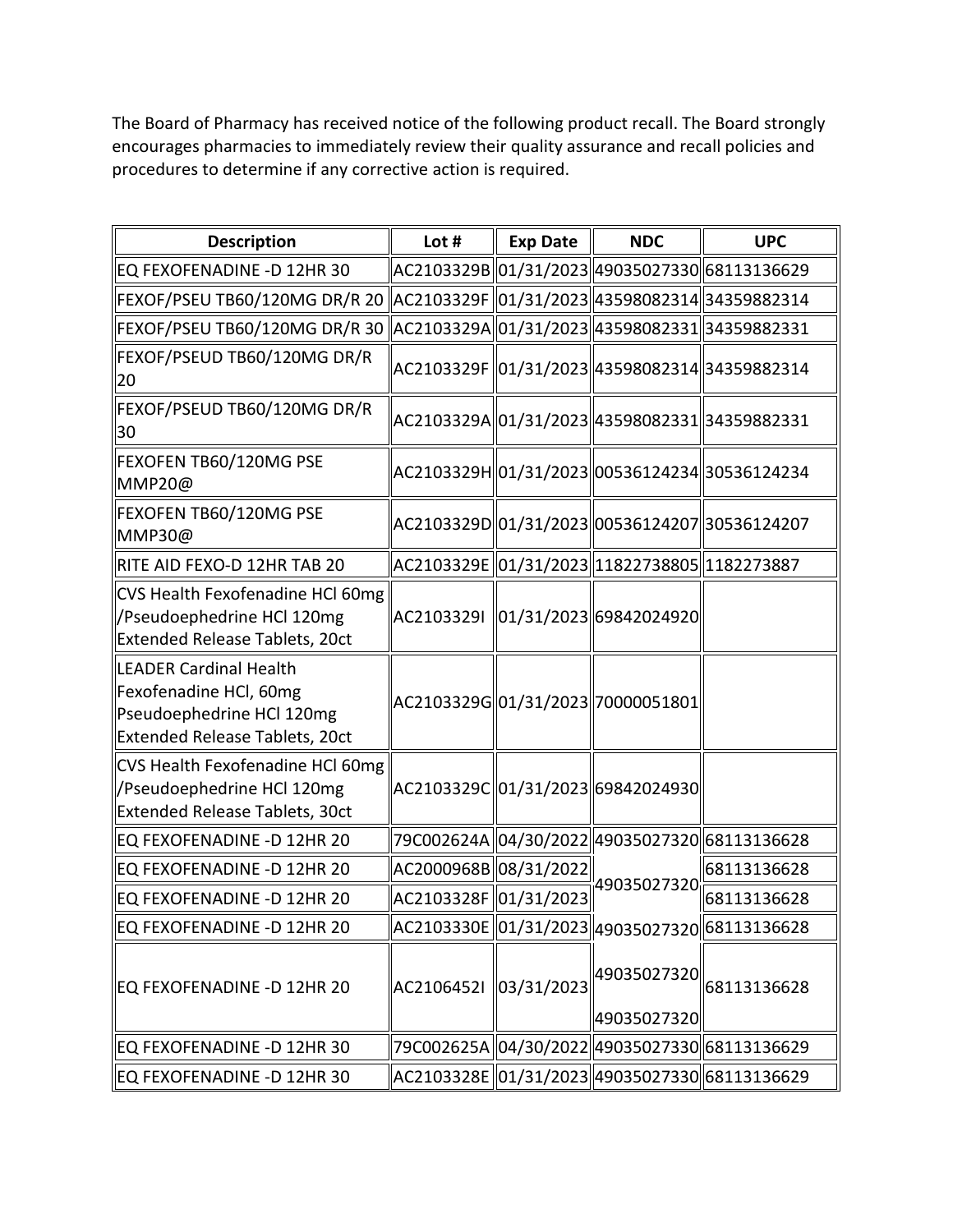| <b>Description</b>                                                                                               | Lot #                | <b>Exp Date</b> | <b>NDC</b>                                       | <b>UPC</b>   |
|------------------------------------------------------------------------------------------------------------------|----------------------|-----------------|--------------------------------------------------|--------------|
| EQ FEXOFENADINE -D 12HR 30                                                                                       |                      |                 | AC2103330F 01/31/2023 49035027330 68113136629    |              |
| EQ FEXOFENADINE -D 12HR 30                                                                                       |                      |                 | AC2106452G 03/31/2023  49035027330  68113136629  |              |
| FEXOF/PSEU TB60/120MG DR/R 20                                                                                    |                      |                 | AC2000968C  08/31/2022  43598082314  34359882314 |              |
| FEXOF/PSEU TB60/120MG DR/R 30                                                                                    |                      |                 | AC2103330C  01/31/2023  43598082331  34359882331 |              |
| FEXOF/PSEUD TB60/120MG DR/R<br>10                                                                                |                      |                 | AC2103328D 01/31/2023  43598082335  34359882335  |              |
| FEXOF/PSEUD TB60/120MG DR/R<br>20                                                                                |                      |                 | AC2000968C 08/31/2022  43598082314  34359882314  |              |
| FEXOF/PSEUD TB60/120MG DR/R<br>30                                                                                |                      |                 | AC2106452D  03/31/2023  43598082331  34359882331 |              |
| FEXOFEN TB60/120MG PSE<br>MMP30@                                                                                 |                      |                 | AC2106452F 03/31/2023 00536124207 30536124207    |              |
| RITE AID FEXO-D 12HR TAB 20                                                                                      |                      |                 | AC2106452E 03/31/2023 1822738805 182273887       |              |
| RITE AID FEXO-D 12HR TAB 20                                                                                      |                      |                 | AC2103330C 01/31/2023  11822738805  1182273887   |              |
| Wal-Fex <sup>®</sup> D Fexofenadine HCl<br>60mg / Pseudoephedrine HCl<br>120mg Extended Release Tablets,<br>20ct | AC2000968D 8/31/2022 |                 | 00363-1606-<br>20                                | 311917209722 |
| Wal-Fex <sup>®</sup> D Fexofenadine HCl<br>60mg / Pseudoephedrine HCl<br>120mg Extended Release Tablets,<br>20ct | AC2103330J 1/31/2023 |                 | 00363-1606-<br>20                                | 311917209722 |
| Wal-Fex <sup>®</sup> D Fexofenadine HCl<br>60mg / Pseudoephedrine HCl<br>120mg Extended Release Tablets,<br>20ct | AC2106452A 3/31/2023 |                 | 00363-1606-<br>20                                | 311917209722 |
| Wal-Fex <sup>®</sup> D Fexofenadine HCl<br>60mg / Pseudoephedrine HCl<br>120mg Extended Release Tablets,<br>20ct | AC2106452H 3/31/2023 |                 | 00363-1606-<br>20                                | 311917209722 |
| Wal-Fex <sup>®</sup> D Fexofenadine HCl<br>60mg / Pseudoephedrine HCl<br>120mg Extended Release Tablets,<br>30ct | 79C002624C 4/30/2022 |                 | 00363-1606-<br>30                                | 311917209739 |
| Wal-Fex <sup>®</sup> D Fexofenadine HCl<br>60mg / Pseudoephedrine HCl<br>120mg Extended Release Tablets,<br>30ct | AC2103328B 1/31/2023 |                 | 00363-1606-<br>30                                | 311917209739 |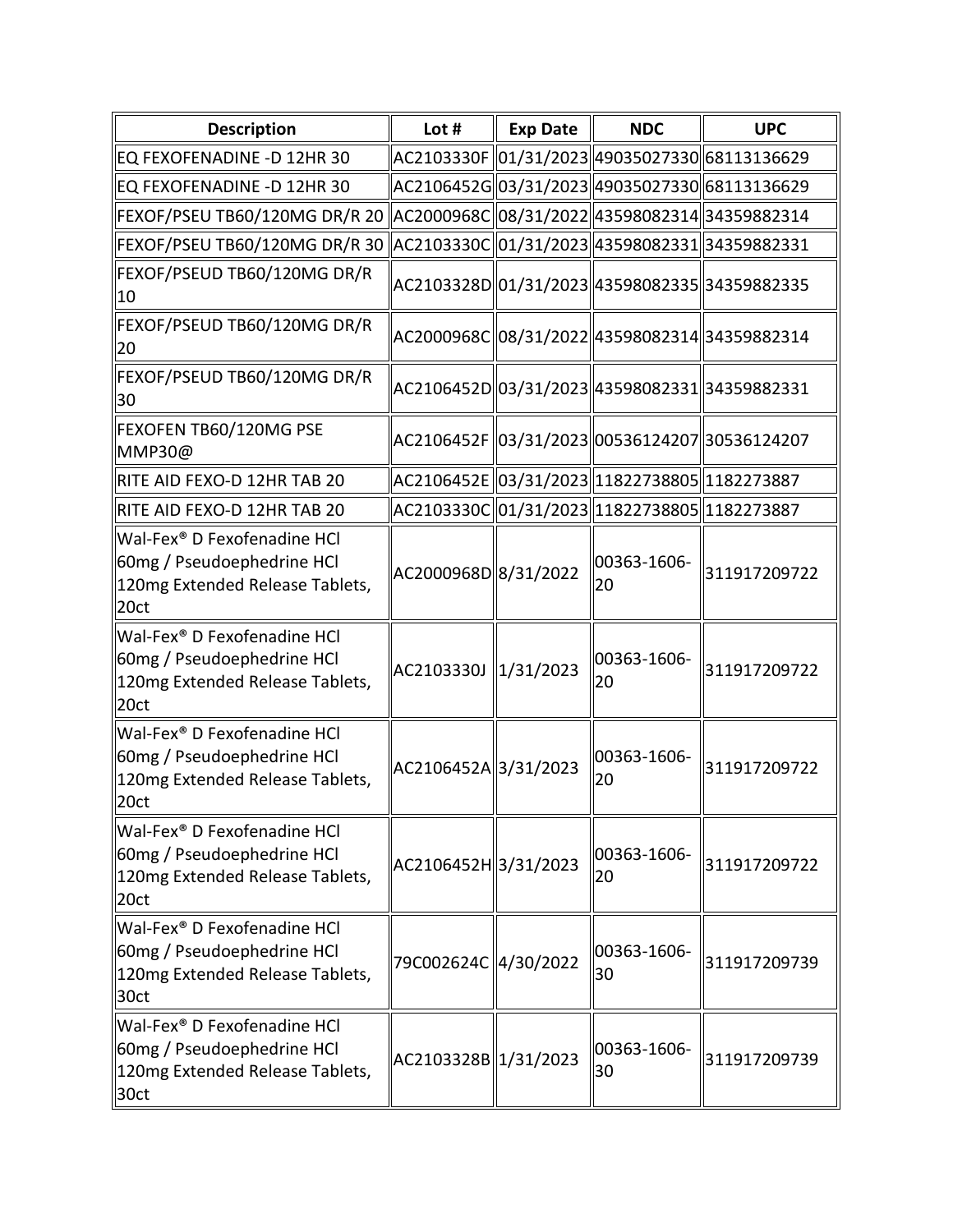| <b>Description</b>                                                                                                                   | Lot #                | <b>Exp Date</b> | <b>NDC</b>        | <b>UPC</b>   |
|--------------------------------------------------------------------------------------------------------------------------------------|----------------------|-----------------|-------------------|--------------|
| Wal-Fex® D Fexofenadine HCl<br>60mg / Pseudoephedrine HCl<br>120mg Extended Release Tablets,<br>30ct                                 | AC2103328C 1/31/2023 |                 | 00363-1606-<br>30 | 311917209739 |
| Wal-Fex® D Fexofenadine HCl<br>60mg / Pseudoephedrine HCl<br>120mg Extended Release Tablets,<br>30ct                                 | AC2103330A 1/31/2023 |                 | 00363-1606-<br>30 | 311917209739 |
| Wal-Fex <sup>®</sup> D Fexofenadine HCl<br>60mg / Pseudoephedrine HCl<br>120mg Extended Release Tablets,<br>30ct                     | AC2103330B 1/31/2023 |                 | 00363-1606-<br>30 | 311917209739 |
| Kroger Allergy Relief-D<br>Fexofenadine HCl 60mg /<br>Pseudoephedrine HCl 120mg<br>Extended-Release Tablets, 20ct                    | AC2000968E 8/31/2022 |                 | 30142-0611-<br>14 | 41260004346  |
| Kroger Allergy Relief-D<br>Fexofenadine HCl 60mg /<br>Pseudoephedrine HCl 120mg<br>Extended-Release Tablets, 20ct                    | AC2103328A 1/31/2023 |                 | 30142-0611-<br>14 | 41260004346  |
| Kroger Allergy Relief-D<br>Fexofenadine HCl 60mg /<br>Pseudoephedrine HCl 120mg<br>Extended-Release Tablets, 20ct                    | AC2103330I 2/31/2023 |                 | 30142-0611-<br>14 | 41260004346  |
| Kroger Allergy Relief-D<br>Fexofenadine HCl 60mg /<br>Pseudoephedrine HCl 120mg<br>Extended-Release Tablets, 20ct                    | AC2106452B 3/31/2023 |                 | 30142-0611-<br>14 | 41260004346  |
| QC QUALITY CHOICE <sup>®</sup><br>Fexofenadine HCl 60mg and<br>Pseudoephedrine HCl 120mg<br>Extended-Release Tablets, 10ct<br>(CDMA) | 79C002624D 4/30/2022 |                 | 63868-0729-<br>10 | 635515998049 |
| QC QUALITY CHOICE <sup>®</sup><br>Fexofenadine HCl 60mg and<br>Pseudoephedrine HCl 120mg<br>Extended-Release Tablets, 10ct<br>(CDMA) | 79C002625C 4/30/2022 |                 | 63868-0729-<br>10 | 635515998049 |